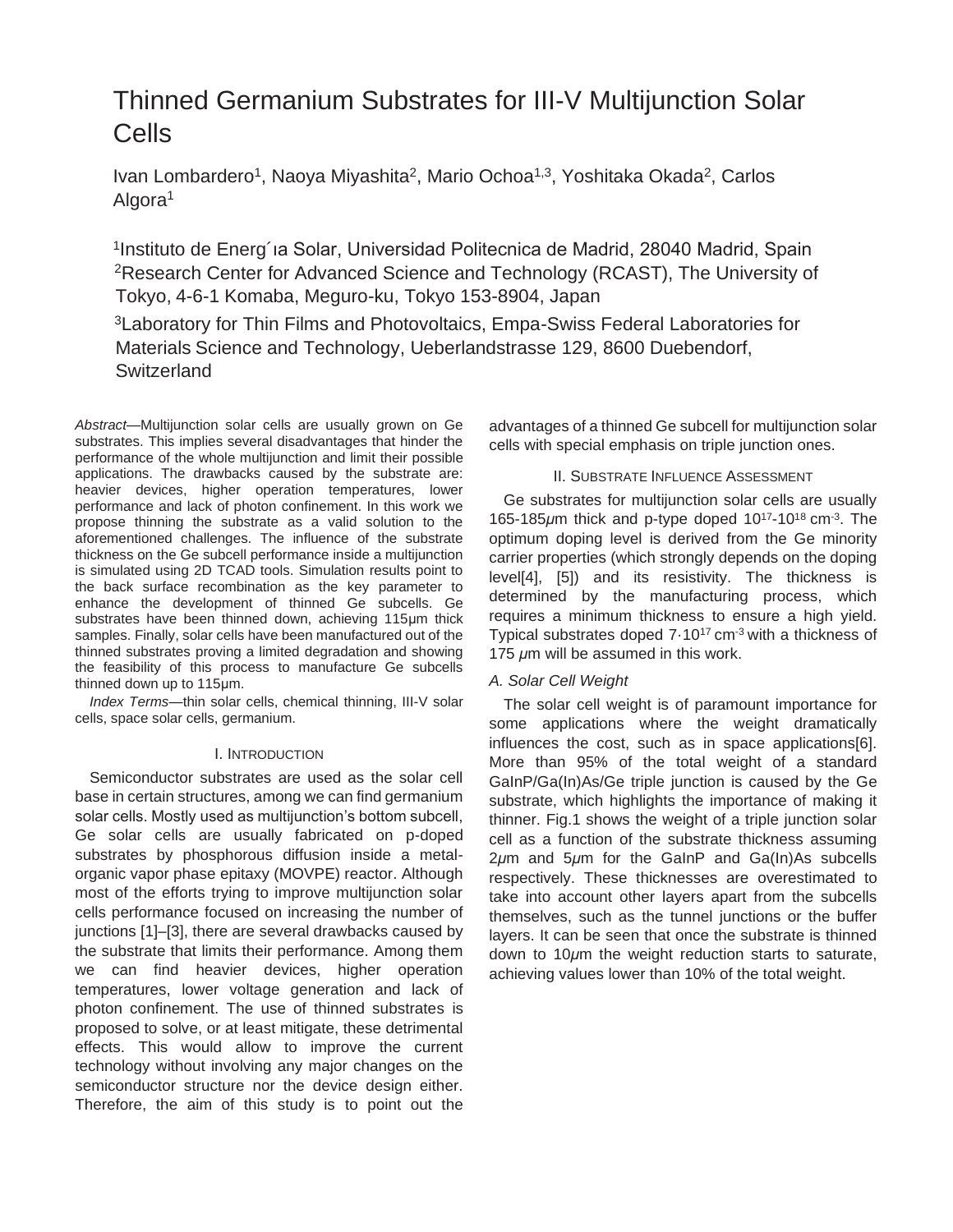

Fig. 1. GaInP/Ga(In)As/Ge triple junction solar cell weight reduction as a function of the Ge substrate thickness. 2*μ*m and 5*μ*m thick layers for the GaInP and Ga(In)As are consider respectively to take into account other layers apart from the subcells themselves. The initial substrate thickness considered is 175*μ*m.

#### *B. Heat Absorption*

Ge substrates suffers from free carrier absorption (FCA)[7], absorbing wavelengths longer than their bandgap and heating up the solar cell[8]. This kind of absorption becomes noticeable once the photogeneration is dominated by indirect transitions (*λ>*1600nm). Consequently, most of the light beyond 1600nm will be transformed into heat, degrading the device performance. Fig.2 shows the spectral irradiance for AM0, AM1.5G and AM1.5D spectra, together with their cumulative irradiance (i.e. the irradiance integral from 300nm).



Fig. 2. AM0, AM1.5G and AM1.5D spectral irradiance. The cumulative irradiance (i.e. integral from 300nm) for each spectrum is also shown.

The irradiance beyond 1600nm is around 8% of the total energy for each spectrum. If we consider that the other 90% is transformed into electricity with an efficiency around 40% for the standard triple junction, wavelengths longer than 1600nm accounts for 14% of the total irradiance heating up the solar cell.



Fig. 3. Internal absorption (see equation 1) for a triple junction as a function of the substrate thickness.

In order to assess how thin the substrate should be to avoid being heated up by useless wavelengths, the absorption between 1600 and 2000nm has been simulated for different substrate thicknesses (see Fig.3). The transfer matrix method (TMM) was used to perform the optical calculations using data from [9]. To avoid the influence of optical effects, the internal absorption has been calculated:

$$
A_{\text{Internal}}(\lambda) = A(\lambda)/(1 - R(\lambda)) \tag{1}
$$

where *A* stands for the Absorptivity and *R* for the Reflectivity. Fig.3 shows that the absorption decrease starts to saturate for thicknesses around 10*μ*m. For this thickness the absorption has decreased from 71 to less than 13%, which means that the heat absorption for long wavelengths would decrease by more than 80%.

## *C. Performance at 1 Sun*

Now, we proceed to evaluate the performance of a Ge subcell. To do so, 2D simulations have been carried out with Silvaco Atlas[10], [11]. Neither shadowing nor resistive losses at the contacts have been considered. Optical calculations have been carried out using the Transfer Matrix Method (TMM) assuming no antireflection coating (ARC) and a gold back metal contact. The change in the operation temperature as a result of a lower heat absorption, caused by a thinner substrate, has not been considered.

An *n/p* Ge single junction with 10<sup>19</sup> and 6·10<sup>17</sup>*cm*<sup>−3</sup> constant doping levels for the emitter and the base respectively has been simulated. The emitter is assumed to be 190nm thick, being the rest of the substrate the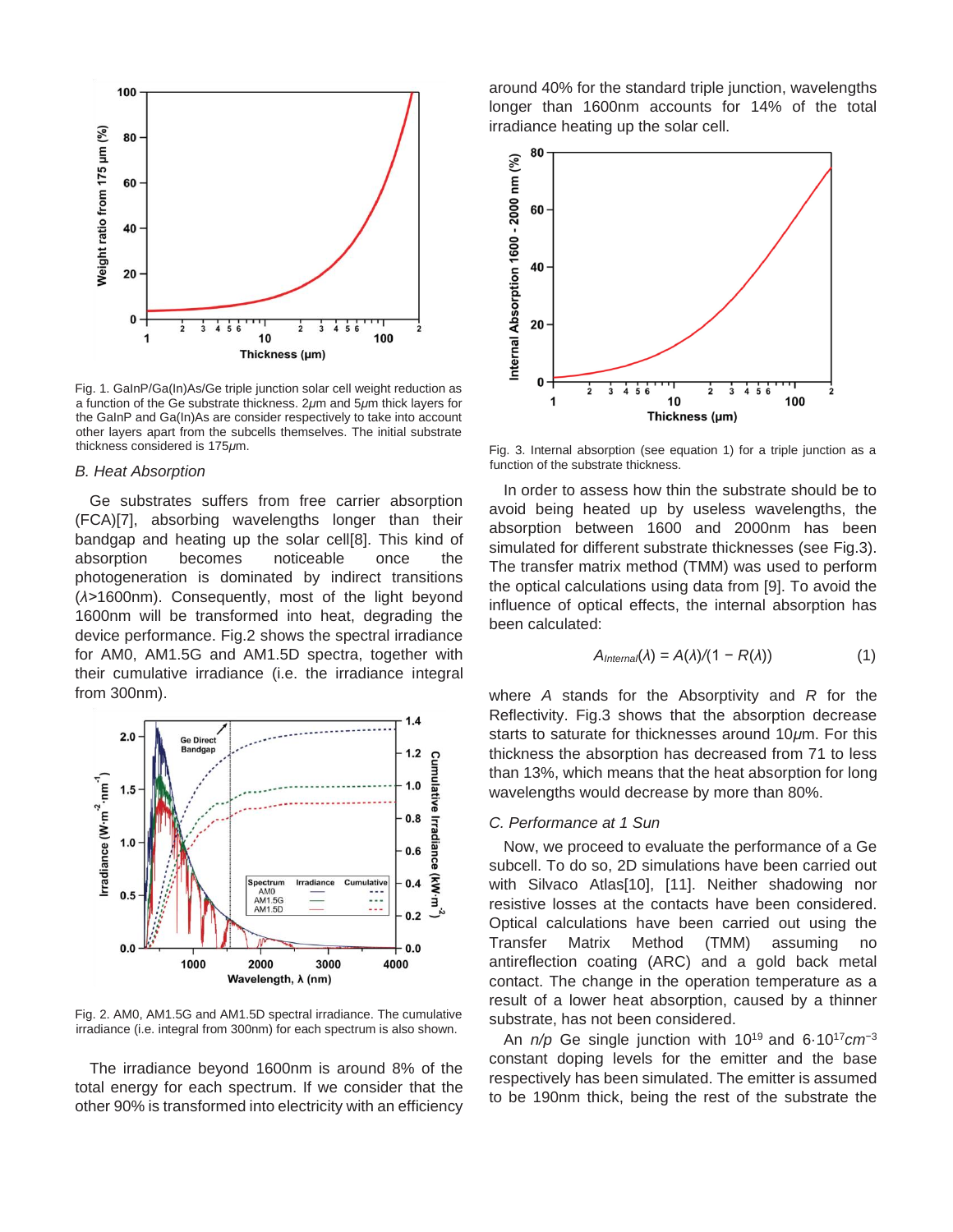base of the solar cell. A standard surface recombination velocity of  $2.10<sup>5</sup>$  cm/s [12] has been considered at the window-emitter interface. To model the back surface recombination the infinite recombination at the back metal contact has been avoided by means of an ideal heterojunction at the back surface with a 1eV bandgap material. The affinity has been set to be such that there is no barrier for holes (i.e. at the valence band) forming a 375meV barrier at the conduction band. Then, the desired surface recombination velocity for electrons and holes at that interface has been set, considering  $10<sup>9</sup>$  cm/s as infinite recombination.

Fig.4 shows the evolution of the power generation of a Ge subcell under AM0 filtered by a GaAs layer for three different scenarios: only standard front surface recombination (*Front*), only infinite back surface recombination (*Back*) and combination of standard front and infinite back surface recombination (*Front and Back*). Thick substrates are dominated by the front surface recombination while thin ones are dominated by the back one. This different behavior is explained as the emitter thickness is constant and it does not change as the substrate is thinned down. Conversely, the thinner the substrate the closer the back surface is to the *pn* junction increasing its influence on the overall performance. For the optimum thickness pointed out in the previous sections (∼10*μ*m), it is more important to avoid the back surface recombination than the front one in order to achieve a good performance in the Ge



Fig. 4. Maximum power generated by a Ge solar cell under AM0 filtered by a GaAs layer. Three scenarios are plotted regarding the Ge solar cell surface recombinations: only standard window-emitter surface recombination (*Front*), only infinite back surface recombination (*Back*) and combination of standard window-emitter and infinite back surface recombination (*Front and Back*).

subcell. Moreover, as long as the back surface recombination is avoided, the power loss is limited to only 6% if the substrate is thinned down from 175 to 10*μ*m.

## *D. Photon confinement*

Typical Ge substrates are not suitable to exploit the benefits of confining photons using a back reflector[13], [14]. First, the FCA will absorb most of the long wavelength photons, which are the ones that would benefit from the back reflector. Second, wavelengths influenced by the back reflector would be mostly absorbed too far away from the *pn* junction to be collected, given the typical diffusion length of electrons in highly doped germanium substrates (*<*100*μ*m). Therefore, the collection of carriers photogenerated by long wavelengths are hindered by a thick, highly doped substrate. These two effects are avoided as the substrate is thinned down, improving the effectiveness of the back reflector.

#### III. EXPERIMENTAL

Once the advantages of a thinner substrate for a multijunction solar cell has been evidenced, we proceed to assess how the thinning process could be performed and demonstrate its suitability to manufacture solar cells.

#### *A. Thinning Process*

Ge substrates have been thinned down by means of chemical etching processes. This method has been selected due to its scalability and ease of application during the manufacture of a solar cell. Among the options reported to etch Ge substrates [15]–[19], acid-base etchants has been selected to carry out the etching process. In order to measure the etch rate one side of the sample was protected with photoresist. Then, the step was measured with the help of a profilometer. All etching processes were carried out at ambient temperature (23- 27  $\degree$ C) with enough solution in order to avoid its saturation. Standard (100) Ge substrates with a miscut of 6 ◦ towards the nearest (111), a thickness of 175*μ*m and 6  $\cdot$  10<sup>17</sup> cm<sup>-3</sup> doping level were used to assess the etch rate evolution with time as depicted in Fig.5. The etch rate is fairly constant around 10*μ*m/hour, similar to what has been reported in the literature. Etching processes as long as 6 hours have been carried out achieving substrates thinned down to 115*μ*m.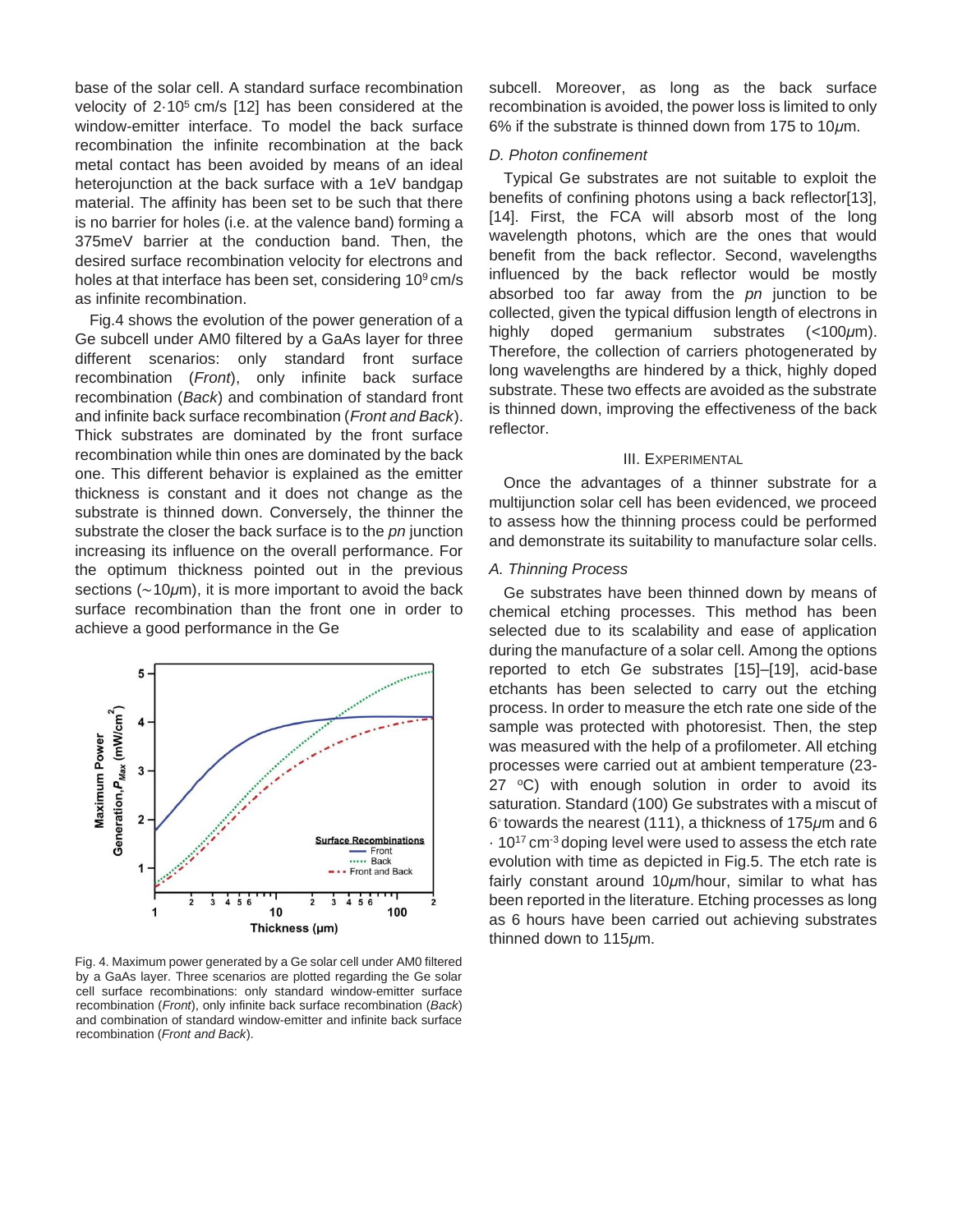

Fig. 5. Ecthed depth as a function of time for Ge substrates.

## *B. Device Characterization*

Germanium solar cells have been manufactured out of the thinned substrates. The illumination I-V curve of such devices has been measured under no strict spectrum control conditions. Table.I depicts average values for the main parameters (*VOC*, *ISC*, *FF* and *PMax*) of the manufactured solar cells for three different thicknesses: 175, 145 and 115*μ*m. A clear trend can be observed for all parameters except for the *FF*. A degradation around 1.4% for *VOC* and 4.6% for *ISC* is detected when thinning the substrate from 175 to 115*μ*m. *FF* is almost unaffected by the sample thickness, and the small variations observed are mostly related to the number of fingers in the metal grid. Accordingly, the power generation decreases by a 6.3% as a result of the lower *VOC* and *ISC*  in the 115 *μ*m thick solar cell. Nonetheless, this result demonstrates that a solar cell can be thinned down to 115*μ*m with limited losses, even in the presence of a high back surface recombination velocity.

| TABLE I. Summary of I-V curve parameters |  |  |  |
|------------------------------------------|--|--|--|
|------------------------------------------|--|--|--|

| <b>Thickness</b> | Voc.   | <b>Isc</b> | FF    | PMax |
|------------------|--------|------------|-------|------|
| $(\mu m)$        | (V)    | (mA)       | (%)   | (mW) |
| 175              | 0.2587 | 49.0       | 0.682 | 8.65 |
| 145              | 0.2572 | 47.7       | 0.679 | 8.33 |
| 115              | 0.2552 | 46.7       | 0.680 | 8.1  |

Simulations pointed to a degradation of 6% and 2% for the "*Back*" and "*Front and Back* " scenarios respectively (see Fig.4). This could point to an overestimated front degradation. However, this is only an hypothesis and a more thorough analysis regarding the difference between simulation and measurement results is required.

## IV. CONCLUSIONS

In this work, the drawbacks caused by the Ge substrate in the solar cell performance have been pointed out. Thinning the substrate has been demonstrated as a solution to decrease the weight of the solar cell, cool down the operating temperature, enhance the performance and allow to benefit from a back reflector. Thinning the substrate down to 10*μ*m would reduce the weight by more than 90% while limiting the heat absorption in useless wavelengths (*>*1600nm) by more than 80%. In order to achieve a good performance for thinned Ge solar cells it is mandatory to avoid the back surface recombination while the front one will only degrade the performance by a 6% for 10*μ*m thick samples. Ge substrates have been thinned down, achieving thicknesses around 115*μ*m. Thinned Ge solar cells have been manufactured with limited losses, showing the feasibility of this process.

#### ACKNOWLEDGMENTS

This work has been supported by the Fundacion Iber-´ drola Espana Research Grants, Spanish MINECO through˜ the project TEC2017-83447-P and by the Comunidad de Madrid through the project MADRID-PV2 (S2018/EMT4308). I. Lombardero acknowledges the financial support from the Spanish Ministerio de Educacion, Cultura y Deporte´ through the Formacion del Profesorado Universitario grant´ with reference FPU14/05272.

#### **REFERENCES**

- [1] N. Miyashita, Y. He, T. Agui, H. Juso, T. Takamoto, and Y. Okada, "Inverted Lattice-Matched Triple Junction Solar Cells With 1.0 eV GaInNAsSb Subcell by MOCVD/MBE Hybrid Growth," *IEEE Journal of Photovoltaics*, vol. PP, pp. 1–7, 2019.
- [2] J. F. Geisz, M. A. Steiner, N. Jain, K. L. Schulte, R. M. France, W. E. McMahon, E. E. Perl, and D. J. Friedman, "Building a SixJunction Inverted Metamorphic Concentrator Solar Cell," *IEEE Journal of Photovoltaics*, vol. 8, no. 2, pp. 626–632, 2018.
- [8] M. Nedeljkovic, R. Soref, and G. Z. Mashanovich, "Predictions of freecarrier electroabsorption and electrorefraction in germanium," *IEEE Photonics Journal*, vol. 7, no. 3, 2015.
- [3] F. Dimroth, T. N. D. Tibbits, M. Niemeyer, F. Predan, P. Beutel, C. Karcher, E. Oliva, G. Siefer, D. Lackner, P. Fus-Kailuweit, A. W. Bett, R. Krause, C. Drazek, E. Guiot, J. Wasselin, A. Tauzin, and T. Signamarcheix, "Four-junction wafer-bonded concentrator solar cells," *IEEE Journal of Photovoltaics*, vol. 6, no. 1, pp. 343– 349, 2016.
- [4] E. Gaubas and J. Vanhellemont, "Dependence of carrier lifetime in germanium on resisitivity and carrier injection level," *Applied Physics Letters*, vol. 89, no. 14, pp. 23–26, 2006.
- [5] M. B. Prince, "Drift Mobilities in Semiconductors. I. Germanium," *Experimental Techniques*, 1953.
- [6] A. P. Kirk, "High efficacy thinned four-junction solar cell," *Semiconductor Science and Technology*, vol. 26, no. 12, p. 125013, 2011.
- [7] D. A. Clugston and P. A. Basore, "Modelling Free-carrier Absorption in Solar Cells," Tech. Rep., 1997.